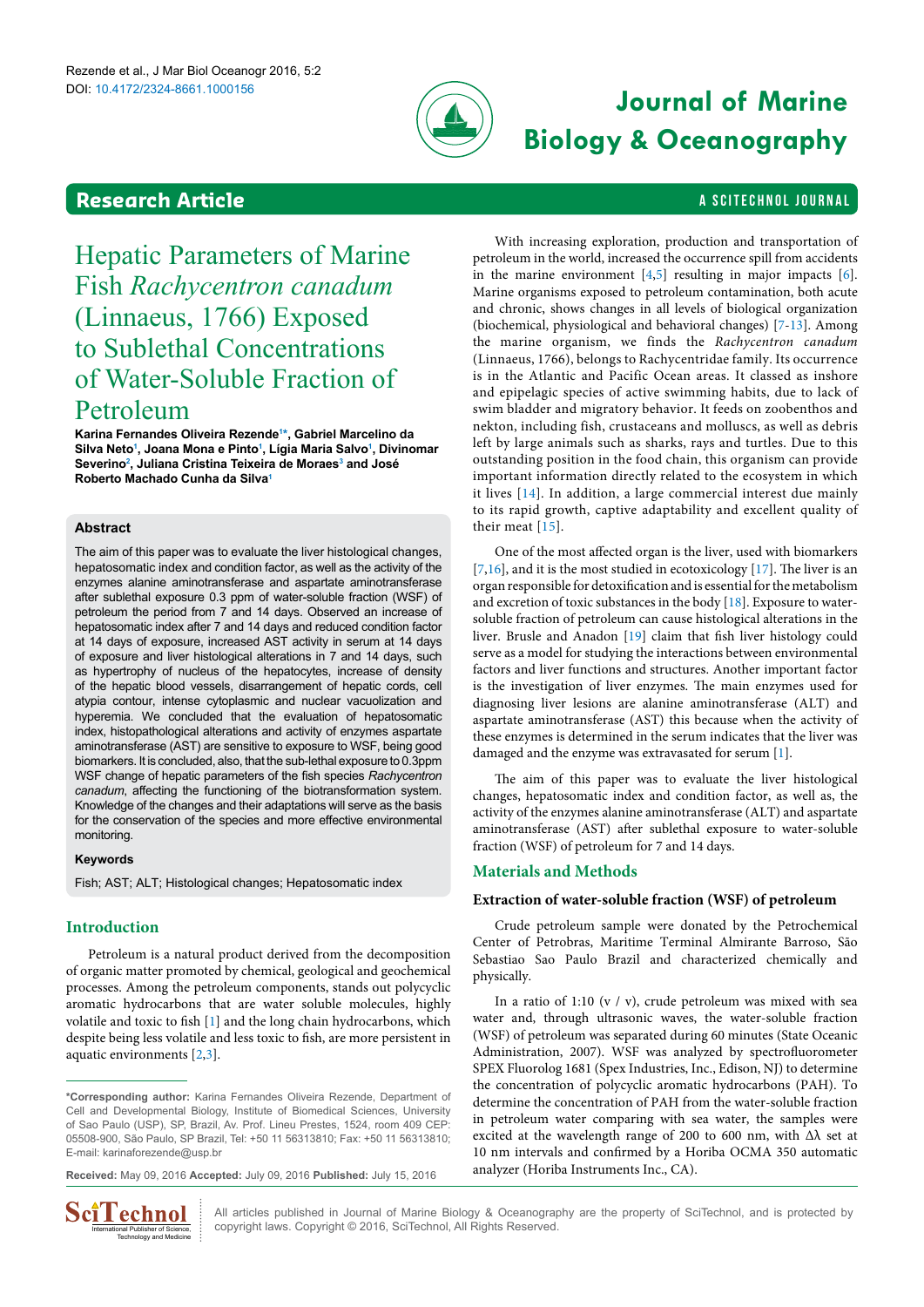#### **Acclimation**

Amounting to a total of 40 individuals of the species *Rachycentron canadum* [\[20\]](#page-4-14), with total length of 23.18cm ( $\pm$  1.75), standard length of 18.56cm  $(\pm 1.69)$  and weight 52.26 g  $(\pm 3.77)$ , female and male, were obtained from commercial fish farms in Ilha Bela, Brazil and transferred to the biotery aquatic animals of the Evolutionary Histophysiology Laboratory (University of Sao Paulo), where the experiments were conducted.

In semi-static system (the exchange 50% of the water daily), the animals were conditioned in tanks of 150 Liter. The abiotic conditions were controlled daily keeping the following averages: pH  $(8 \pm 0.2)$ , photoperiod (12 day hours/12 night hours), temperature (23  $\pm$  2.0°C), salinity (34  $\pm$  2%), dissolved oxygen (6.15  $\pm$  0.12 mg L<sup>-1</sup>) and ammonia concentration (0.15  $\pm$  0.05 mg L<sup>-1</sup>). Fresh fish in pieces was provided *ad libtum* once a day. Under these conditions, the fish underwent an acclimatization period of 15 days to reduce the stress.

#### **Sublethal exposure**

The animals were divided into four groups (n 10): two control groups for 7 and 14 days and two experimental groups, exposed to 0.3 ppm WSF for a period of 7 and 14 days. The sublethal concentration was established after obtaining the 50% lethal concentration (LC50) of 0.4 ppm. The abiotic conditions were equal acclimation period (section 2.2). Twenty-four hours before the experiment end, feed was interrupted and sacrificed fish. Protocol approved by the Ethics Commission on the Use of Animals the Institute of Biomedical Sciences, University of São Paulo (protocol n.124, pgs. 109, Book 02, 2011).

#### **Obtaining study material**

After the period of exposure sublethal to WSF of 7 and 14 days, fish were anaesthetized with benzocaine 2%, and punctured the blood from the tail vein and sacrificed after spinal cord section. The procedures were submitted for approval by Committee Ethics on Animal Use of the Institute of Biomedical Sciences - University of Sao Paulo.

Blood was collected by syringe, without anticoagulant, and transferred immediately to test tubes and packed in ice. Subsequently serum was separated by centrifugation (2000  $\times$  g for 25 min at 4°C, Zentrifugen® Hettich centrifuge) and stored in a freezer at -80°C for analysis of alanine aminotransferase (ALT) and aspartate aminotransferase (AST) activity.

For obtaining somatic indices, the liver of all animals were previously weighed with a precision scale Bel Engineering°. Liver samples were fixed in McDowell's fixative and frozen at 4ºC (1% glutaraldehyde and 4% paraformaldehyde in pH 7.4 phosphate buffer) [\[21\]](#page-4-15), for histological analyzes.

#### **Somatic index**

Were calculated the condition factor and the hepatosomatic index according to Weibel et al. [[22](#page-4-16)].

Condition factor (CF) was determined from measurements of the length and weight of each sample using the following formula:  $CF = (fish weight/ fish total length) \times 100$ . The hepatosomatic index (HSI) was measured from the weight of the liver and fish according to formula IHS = (liver weight / fish weight)  $\times$  100.

#### **Histological analysis**

Liver sample was subjected to alcohol dehydration, and then embedded in Paraplast' (Sigma). After the embedment process, were

cut in the microtome (Zeiss<sup>\*</sup> Hyrax M25), with a thickness of 4μm (random and non-sequential cut). The slides were mounted and stained with hematoxylin & eosin.

For morphometric analysis of liver were photodocumented 5 random fields of five different sections of each animal, by microscope (Carl Zeiss, Gottingen, Germany) with system photodocumentation AxioCam HRC, at a 1000x, 400x and 100x magnification, totaling 25 photodocumentation per animal for each magnification.

The images were submitted to the program measurement, Image J (National Institutes of Health, NIH) [[23](#page-4-17)]. We analyzed 100 nucleus areas of hepatocytes and counting the number of vessels.

The liver was analyzed semi-quantitatively using Histological Alterations Index (HAI), according to the criteria established by Poleksic and Mitrovic-Tutundzic [[24](#page-4-18)]. The method consists of two criteria, where the first criterion assesses the location and the type of change and the second criterion assesses the stage of severity: stage I, which do not affect the functioning of the organ; stage II, more severe and impair the normal functioning of the organ; and stage III, very severe and irreversible. HAI was calculated using the formula: HAI  $= 1 \times \sum I + 10 \times \sum II + 100 \times \sum III$ , with *I*, *II* and *III* corresponding to alterations of stage I, II and III. The average HAI was divided into five categories: 0–10 = normal functioning of the tissue; 11–20 = mild to moderate alteration;  $21-50$  = moderate to severe alteration;  $51-100$  = severe alteration;  $\geq 100$  irreparable alteration.

#### **Activity of protein metabolism enzymes**

Alanine aminotransferase (ALT) and aspartate aminotransferase (AST) activity were determined by serum, using commercial evaluation kit IDEXX VetTest<sup>TM</sup> with the assistance of IDEXX VetTest<sup>™</sup> equipment.

#### **Statistical analysis**

Statistical analysis was conducted using ANOVA followed by Tukey HSD post-hoc comparisons which were performed using SPSS software (SPSS, Release 14.0, SPSS, Chicago, IL, USA). Differences were considered statistically significant when p<0.05.

#### **Results**

#### **Somatic index**

With the calculation of hepatosomatic index (HSI) and condition factor (CF), observed an average of 3.48 ( $\pm$  0.23) and 0.47 ( $\pm$  0.03) for control animals 7 days, an average of 7.08  $(\pm 0.81)$  and 0.44  $(\pm 0.03)$ for animals exposed to WSF within 7 days, an average of 3.47  $(\pm 0.40)$ and 0.49 ( $\pm$  0.05) for control animals 14 days and an average of 5.69  $(\pm 2.28)$  and 0.34  $(\pm 0.09)$  for animals exposed to WSF within 14 days, respectively.

It was observed statistical difference in HSI between the group control 7 days and the group exposed to WSF 7 days (p=0.005) and between the group control 14 days and the group exposed to WSF 14 days (p=0.048). Was observed also a statistical difference in CF between the control group 14 days and the group exposed to WSF 14 days (p=0.004) ([Table 1](#page-2-0)).

#### **Histological analysis**

Microscopic analysis of liver of the animals in the control groups, described a normal pattern, shown in [Figure 1A](#page-3-0) were observed: cells forming hepatic cords and hepatocytes with homogeneous cytoplasm and well-defined nucleus.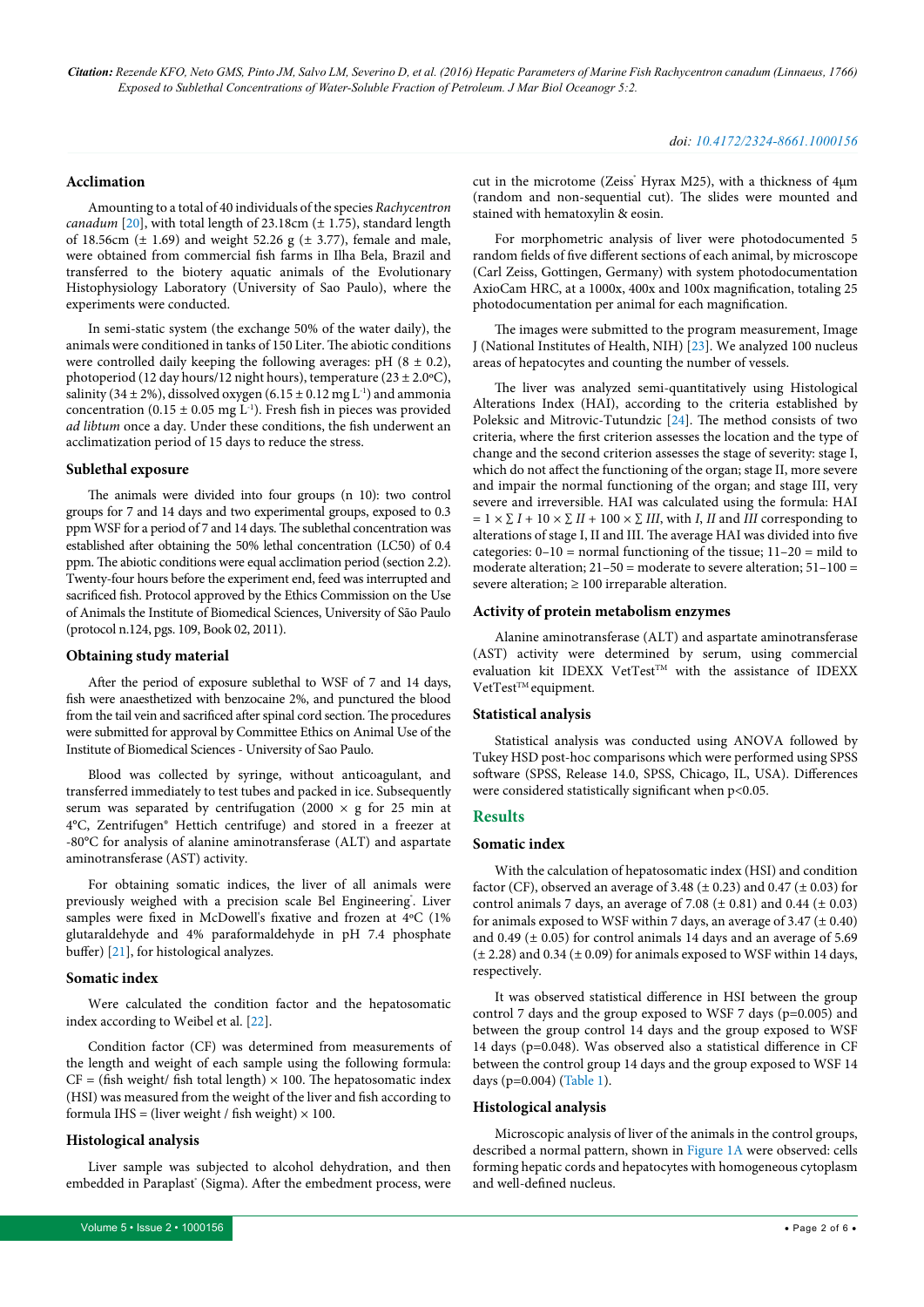| <b>Experimental Group</b>                                    | <b>HSI</b>            | СF                    |  |  |
|--------------------------------------------------------------|-----------------------|-----------------------|--|--|
| Control-7 days                                               | $3.48(\pm 0.23)^a$    | $0.47 (\pm 0.03)$     |  |  |
| WSF-7 days                                                   | $7.08(\pm 0.81)^b$    | $0.44(\pm 0.03)$      |  |  |
| Control-14 days                                              | $3.47 (\pm 0.40)^{4}$ | $0.49(\pm 0.05)^a$    |  |  |
| WSF-14 days                                                  | $5.69(\pm 2.28)^{4}$  | $0.34 (\pm 0.09)^{b}$ |  |  |
| $a$ -b/*-** Statistical significant differences ( $p$ <0.05) |                       |                       |  |  |

<span id="page-2-0"></span>**Table 1:** Averages (± S.D.) of the hepatosomatic index (HSI) and condition factor (CF) of *Rachycentron canadum* exposed to WSF for 7 and 14 days.

With the morphometric analysis of the nucleus of the hepatocytes, which was obtained an average of 8.29  $\mu$ m<sup>2</sup> ( $\pm$  1.96) for control animals 7 days, an average of 10.75  $\mu$ m<sup>2</sup> ( $\pm$  1.93) for animals exposed to WSF for 7 days, an average of 8.34  $\mu$ m<sup>2</sup> ( $\pm$  1.95) for control animals 14 days and an average of 12.23  $\mu$ m<sup>2</sup> ( $\pm$  2.89) for animals exposed to WSF for 14 days, causing a significant statistical difference between the control group 7 days and exposed groups to WSF for 7 days (p=0.0001), between the control group 14 days and exposed groups to WSF for 14 days ( $p = 0.0001$ ) and between the exposed groups to WSF for 7 days and exposed groups to WSF for 14 days ( $p = 0.0001$ ). Featuring a hypertrophy of nucleus of the hepatocytes.

Were made density analysis of hepatic blood vessels was observed an average of 7.40 blood vessels  $(\pm 1.71)$  to the controls animals 7 days, an average of 9.80 blood vessels  $(\pm 1.75)$  for animals exposed to WSF for 7 days, an average of 8.30 blood vessels  $(\pm 1.57)$  to the controls animals 14 days and an average of 10.50 blood vessels  $(\pm 1.27)$ for animals exposed to WSF for 14 days, resulting in a statistically significant difference between the control group 7 days and exposed group to WSF for 7 days (p=0.009) and between the control group 14 days and exposed group to WSF for 14 days (p=0.019).

Were observed further disarrangement of hepatic cords, cell atypia contour, intense cytoplasmic vacuolization ([Figure 1B-D\)](#page-3-0) and nuclear and hyperemia [\(Figure 1C\)](#page-3-0) groups exposed to WSF for 7 and 14 days. With the application of the Histological Alterations Index of liver obtained  $I = 0$  for control groups 7 and 14 days featuring functionally normal organs and  $I = 24$  for animals exposed to WSF for 7 and 14 days featuring organs with moderate to severe alterations.

#### **Activity of protein metabolism enzymes**

The aspartate aminotransferase activity (AST) was observed an average 14.25 U/L  $(\pm 2.75)$  for control group 7 days, an average 33.00 U/L  $(\pm 2.94)$  for experimental group exposed to WSF for a period of 7 days, an average 12.75 U/L  $(\pm 1.71)$  for control group 14 days and an average 60.25 U/L ( $\pm$  22.76) for experimental group exposed to WSF a period of 14 days ([Table 2](#page-3-1)). The data for experimental group exposed to WSF for a period of 14 days was significantly higher compared to the control groups 14 days (p=0.0001), as well as the group exposed to WSF a period of 7 days compared to exposure 14 days (p=0.027). With the analysis of the alanine aminotransferase activity (ALT), the data obtained in all the groups was <10 U/L, which means that the ALT activity was not detected in the samples [\(Table 3\)](#page-3-2).

#### **Discussion**

The condition factor is often used to study fish biology, as it provides important information about your physiological state, based on the principle that individuals of a certain length, with higher weight are in a better physiological condition [\[25\]](#page-4-19).

Many studies have used this index as an additional reference for reproduction and seasonal cycle's study, in addition to investigating the effect of pollutants [[26](#page-4-20)-[29](#page-4-21)]. Moles and Norcross observed a

decrease in CF in juvenile *Pleuronectes asper*, *Pleuronectes bilineatus*  and *Hippoglossus stenolepis* exposed to sediment contaminated by oil.

In the present study, we observed that the condition factor of animals WSF-14 days group is statistically lower in respect of animals in the control-14 day's group, showing a depletion of physiological conditions. This depression is caused by hydrocarbons which, according Kiceniuk and Khan [[30](#page-4-22)], hamper the absorption of food. Corroborating the study Carls et al., who observed that food contaminated with oil caused reduced growth in *Onchorhynchus gorbuscha.*

The liver can be considered a target organ, it is an essential organ for detoxifying metabolism and excretion of toxic substances [\[31,](#page-4-23)[32\]](#page-4-24). The alteration of physical structure and biochemistry of this organ may indicate the state of health of the animals after exposure to pollutants [\[33\]](#page-4-25).

The hepatossomatic index in fish may indicate liver metabolic status changed [\[34,](#page-4-26)[35\]](#page-4-27) being a good hepatic parameter. Increased HSI was observed in studies in environments contaminated by polycyclic aromatic hydrocarbons, in *Ameiurus nebulosus* [\[36,](#page-4-28)[37\]](#page-4-29), corroborating the present study, who observed an increase in the HSI in the group exposed to the WSF for 7 and 14 days.

Increased of the HSI and decreased in CF are observed in studies where animals were collected in contaminated areas [\[38-](#page-4-30)[40\]](#page-4-31), as observed in this study in animals of the group exposed to the WSF for 14 days. Khan (1998) [\[41](#page-5-3)] asserts that the relationship between the increase in HSI and decrease in CF suggests that exposure to WSF of petroleum, not only affects the hepatic metabolism, but also the general physiology of fish.

However, Domingo et al. [[42\]](#page-5-4) observed increased HSI with no change in CF, as observed in this study in animals exposed to WSF for 7 days.

These data show that exposure for a period of 7 days did not affect the overall physiology of fish, but it was sufficient to change the hepatic metabolism.

Another hepatic parameter analyzed was histological alteration. Observed an intense cytoplasmatic vacuolation in animals exposed to WSF of petroleum. This intense vacuolization can be indicative of degenerative processes, resulting from abnormal metabolism of lipids, such as peroxidation [\[43,](#page-5-5)[44](#page-5-6)], possibly as a result of exposure to WSF.

Thus, intense vacuolization may have led to the derangement of hepatic cords observed in animals exposed to WSF for 7 and 14 days. It was observed also, in animals exposed to WSF, nuclear swelling of the hepatocytes, which may indicate an intensification of metabolic activity of hepatocytes [\[45\]](#page-5-7).

It was noted hyperemia of hepatic vessels in the group of animals exposed to WSF. The hyperemia is the increase of blood cells probably caused by increased blood flow in the liver, thereby facilitating transport of nutrients and improves oxygenation in areas with possible injuries [\[46](#page-5-8)].

It was analyzed the activity of AST and ALT enzymes. These enzymes play a key role in the catabolism of amino acids and are used to demonstrate the liver damage [\[46](#page-5-8)[-48\]](#page-5-9). AST is an enzyme localized predominantly in mitochondria and ALT is an enzyme localized in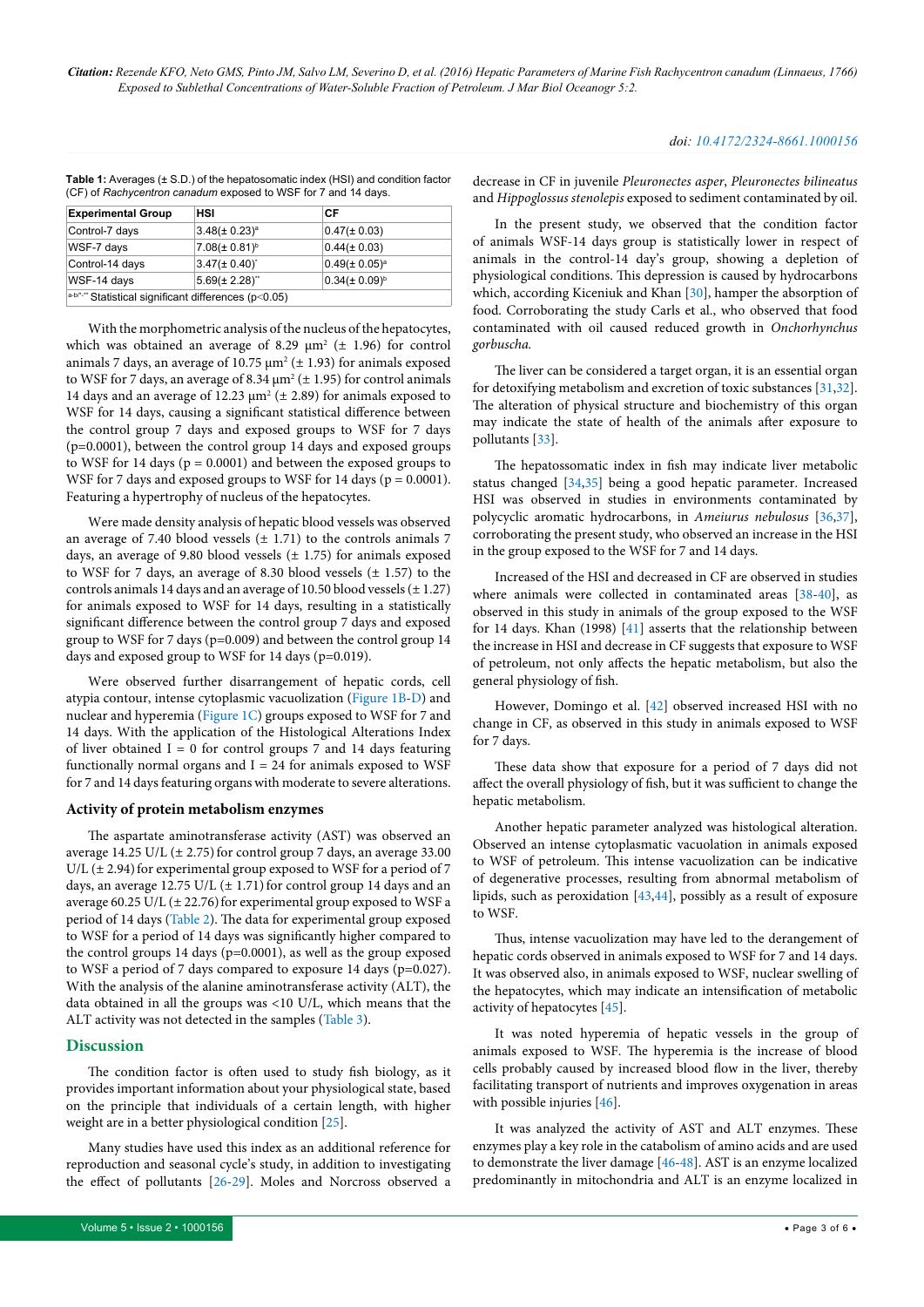*doi: 10.4172/2324-8661.1000156*

<span id="page-3-0"></span>

**Figure 1:** Photomicrograph of histological section in paraffin of the liver of *Rachycentron canadum*

a: Control: The black arrows indicate hepatic blood vessels without accumulation of blood cells; Hematoxylin and eosin staining.

b-d: Exposed to WSF: Imagem mostra intense vacuolização citoplasmática; Hematoxylin and eosin staining.

c: Exposed to WSF: The black arrows indicate hyperemia; Hematoxylin and eosin staining.

<span id="page-3-1"></span>**Table 2:** Histological alterations found on the liver in *Rachycentron canadum* exposed to WSF for 7 and 14 days and their respective Histological Alterations Index (A) represents absence and (P) represents presence of alteration.

| <b>Alternations</b>                    | Stage | Control-7 days | WSF-7 days | Control-7 days | WSF-7 days |
|----------------------------------------|-------|----------------|------------|----------------|------------|
| Derangement of Hepatic cords           |       |                | D          |                |            |
| Atypia cell contour                    |       |                |            |                |            |
| Increased of the nuclear volume        |       |                |            | ◠              |            |
| Intense cytoplasmic<br>Vacuolization   |       |                |            | A              |            |
| Hyperemia                              |       |                |            | Α              |            |
| Vacuolization nuclear                  |       |                |            | А              |            |
| <b>Histological Alternations Index</b> |       |                | 24         |                | 24         |

<span id="page-3-2"></span>**Table 3:** Averages (± S.D.) of the aspartate aminotransferase activity (AST) in U/L of *Rachycentron canadum* exposed to WSF for 7 and 14 days.

| <b>Experimental Group</b>                        | AST(U/L)              |  |  |
|--------------------------------------------------|-----------------------|--|--|
| Control-7 days                                   | $14.25(\pm 2.75)$     |  |  |
| WSF-7 days                                       | $33.00(\pm 2.94)^{b}$ |  |  |
| Control-14 days                                  | $12.75(\pm 1.71)^{b}$ |  |  |
| WSF-14 days                                      | $60.25(\pm 22.76)^a$  |  |  |
| a-b Statistical significant differences (p<0.05) |                       |  |  |

the cytosol of liver cells, both with low activity. After a modification of liver cells, the ALT enzyme is released fast in comparison AST enzyme, increasing the activity in the serum [\[49\]](#page-5-10).

In this study, only it noted the increase in AST activity in serum, suggesting that exposure to WSF the petroleum affected liver cells, impairing their function. However, being a chronic exposure was not detected ALT enzyme activity.

Some studies show changes in AST enzyme activity in fish exposed to other contaminants such as clomazone [[50](#page-5-11)], glyphosate [\[46,](#page-5-8)[51](#page-5-12)] and copper [[52](#page-5-13)[-58](#page-5-14)]. For being an organ responsible for many biochemical reactions, including metabolism of hydrocarbons, the liver becomes sensitive to exposure to WSF the petroleum. Once damaged, they can reduce their functions, harming biotransformation system in fish.

It is noteworthy that the evaluation of the effect of exposure to WSF the petroleum in marine fish *Rachycentron canadum* is of utmost importance. The data in this study show that animals have changes in hepatic parameters, may alter vital functions and lead the animals to death. In addition, knowledge of the changes and their adaptations served as the basis for the conservation of the species and more effective environmental monitoring.

#### **Conclusion**

It was concluded that the evaluation of hepatosomatic index,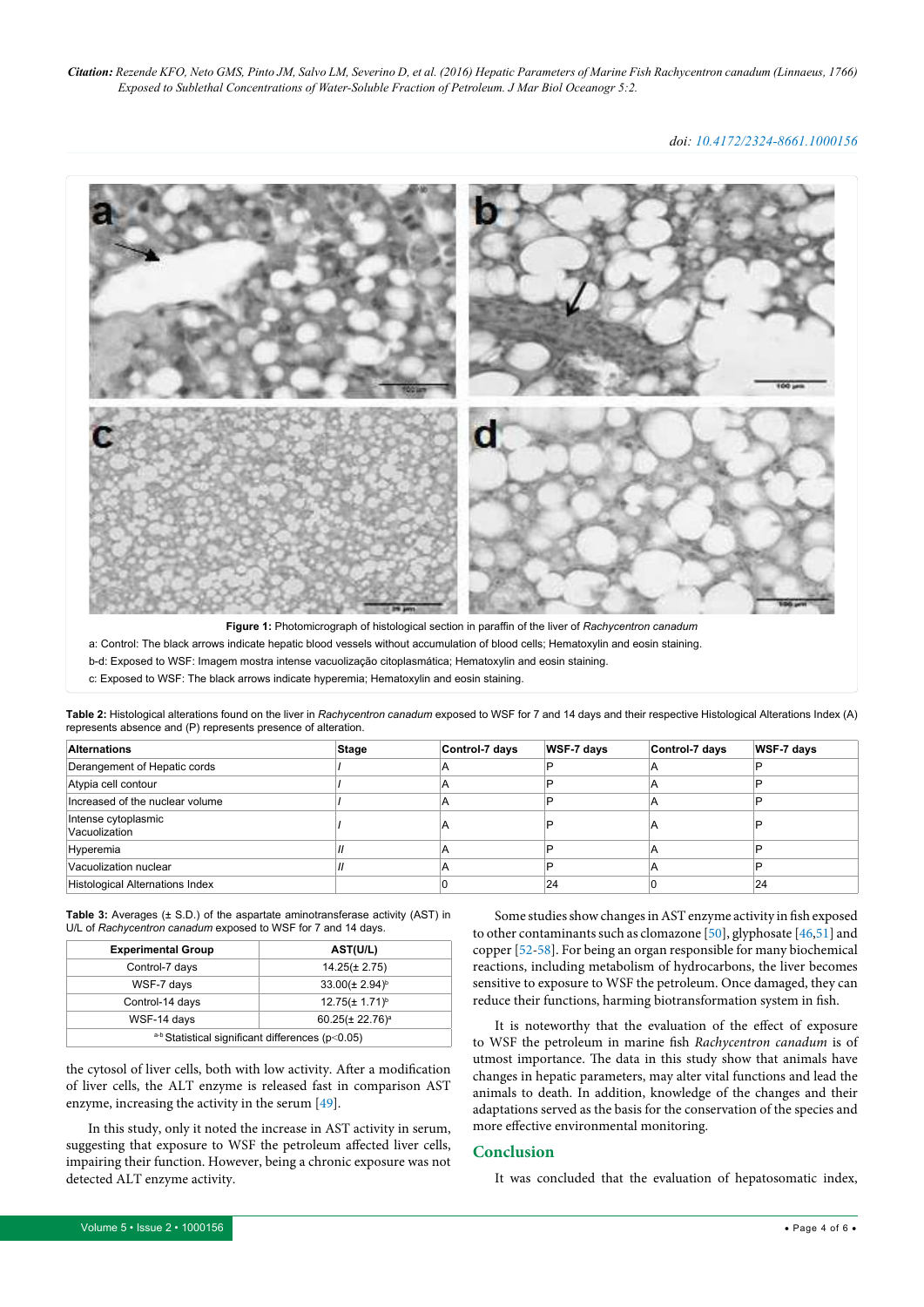#### *doi: 10.4172/2324-8661.1000156*

histopathological alterations and activity of enzymes aspartate aminotransferase (AST) are sensitive to exposure to WSF, being good biomarkers. It is concluded, also, that the sub-lethal exposure to 0.3 ppm WSF change of hepatic parameters of the fish species *Rachycentron canadum*, affecting the functioning of the biotransformation system.

#### **Declaration of Interest**

Authors thanks Coordenação de Aperfeiçoamento de Pessoal do Nível Superior-CAPES and Fundação de Amparo a Pesquisa do Estado de São Paulo-FAPESP (2011/18220-1) for the financial support.

#### **References**

- <span id="page-4-0"></span>1. [Heath AG \(1995\) Water Pollution and Fish Physiology. CRC Press, Boca](https://www.crcpress.com/Water-Pollution-and-Fish-Physiology/Heath/p/book/9780873716321)  [Raton.](https://www.crcpress.com/Water-Pollution-and-Fish-Physiology/Heath/p/book/9780873716321)
- <span id="page-4-1"></span>2. [Freedman B \(1989\) Environmental Ecology: The impacts of pollution and](https://books.google.co.in/books?id=ahslBQAAQBAJ&pg=PR4&dq=Environmental+Ecology:+The+Impacts+of+Pollution+and+other+Stresses+on+Ecosystem+Structure+and+Function.+Academic+Press,+San+Diego.&hl=en&sa=X&ved=0ahUKEwjr27nPq_LNAhUIPI8KHS7BAPMQ6AEIHTAA#v=onepage&q=Environmental Ecology%3A The Impacts of Pollution and other Stresses on Ecosystem Structure and Function. Academic Press%2C San Diego.&f=false)  [other stresses on ecosystem ftructure and function. Academic Press, San](https://books.google.co.in/books?id=ahslBQAAQBAJ&pg=PR4&dq=Environmental+Ecology:+The+Impacts+of+Pollution+and+other+Stresses+on+Ecosystem+Structure+and+Function.+Academic+Press,+San+Diego.&hl=en&sa=X&ved=0ahUKEwjr27nPq_LNAhUIPI8KHS7BAPMQ6AEIHTAA#v=onepage&q=Environmental Ecology%3A The Impacts of Pollution and other Stresses on Ecosystem Structure and Function. Academic Press%2C San Diego.&f=false)  [Diego.](https://books.google.co.in/books?id=ahslBQAAQBAJ&pg=PR4&dq=Environmental+Ecology:+The+Impacts+of+Pollution+and+other+Stresses+on+Ecosystem+Structure+and+Function.+Academic+Press,+San+Diego.&hl=en&sa=X&ved=0ahUKEwjr27nPq_LNAhUIPI8KHS7BAPMQ6AEIHTAA#v=onepage&q=Environmental Ecology%3A The Impacts of Pollution and other Stresses on Ecosystem Structure and Function. Academic Press%2C San Diego.&f=false)
- <span id="page-4-2"></span>3. [Neff JM \(1979\) Polycyclic aromatic hydrocarbon in the aquatic environment:](https://books.google.co.in/books/about/Polycyclic_aromatic_hydrocarbons_in_the.html?id=MVRRAAAAMAAJ)  [sources, fates and biological effects. Applied Science Publishers, London.](https://books.google.co.in/books/about/Polycyclic_aromatic_hydrocarbons_in_the.html?id=MVRRAAAAMAAJ)
- <span id="page-4-3"></span>4. [Agamy E \(2012\) Histopathological liver alterations in juvenile rabbit fish](http://www.ncbi.nlm.nih.gov/pubmed/21974902)  [\(Siganus canaliculatus\) exposed to light Arabian crude oil, dispersed oil and](http://www.ncbi.nlm.nih.gov/pubmed/21974902)  [dispersant. Ecotoxicol Environ Saf 75: 171-179.](http://www.ncbi.nlm.nih.gov/pubmed/21974902)
- <span id="page-4-4"></span>5. [Jiang Z, Huang Y, Chen Q, Zeng J, Xu X \(2012\) Acute toxicity of crude oil](http://www.ncbi.nlm.nih.gov/pubmed/22921874)  [water accommodated fraction on marine copepods: the relative importance](http://www.ncbi.nlm.nih.gov/pubmed/22921874)  [of acclimatization temperature and body size. Mar Environ Res 81: 12-17.](http://www.ncbi.nlm.nih.gov/pubmed/22921874)
- <span id="page-4-5"></span>6. [Paniagua MJ, Rosales A \(2015\) Marine bioremediation - a sustainable](http://www.omicsonline.org/open-access/marine-bioremediation-a-sustainable-biotechnology-of-petroleum-hydrocarbons-biodegradation-in-coastal-and-marine-environments-2155-6199.1000273.pdf)  [biotechnology of petroleum hydrocarbons biodegradation in coastal and](http://www.omicsonline.org/open-access/marine-bioremediation-a-sustainable-biotechnology-of-petroleum-hydrocarbons-biodegradation-in-coastal-and-marine-environments-2155-6199.1000273.pdf)  [marine environments. J Bioremed Biodeg 6: 273.](http://www.omicsonline.org/open-access/marine-bioremediation-a-sustainable-biotechnology-of-petroleum-hydrocarbons-biodegradation-in-coastal-and-marine-environments-2155-6199.1000273.pdf)
- <span id="page-4-6"></span>7. [Kochhann D, Jardim MM, Domingos FXV, Val AL \(2015\) Biochemical and](http://www.ncbi.nlm.nih.gov/pubmed/25450912)  [behavioral responses of the Amazonian fish Colossoma macropomum to](http://www.ncbi.nlm.nih.gov/pubmed/25450912)  [crude oil: The effect of oil layer on water surface. Ecotoxicol Environ Saf](http://www.ncbi.nlm.nih.gov/pubmed/25450912)  [111: 32–41.](http://www.ncbi.nlm.nih.gov/pubmed/25450912)
- 8. [Yu X, Xu C, Liu H, Xing B, Chen L, et al. \(2015\) Effects of Crude Oil and](http://www.ncbi.nlm.nih.gov/pubmed/25733446)  [Dispersed Crude Oil on the Critical Swimming Speed of Puffer Fish, Takifugu](http://www.ncbi.nlm.nih.gov/pubmed/25733446)  [rubripes. Bull Environ Contam Toxicol 94:549–553.](http://www.ncbi.nlm.nih.gov/pubmed/25733446)
- 9. [Kochhann D, Brust SMDA, Domingos, FXV, Val AL \(2013\) Linking](http://www.ncbi.nlm.nih.gov/pubmed/23539120)  [hematological, biochemical, genotoxic, and behavioral responses to crude](http://www.ncbi.nlm.nih.gov/pubmed/23539120)  [oil in the Amazon fish Colossoma macropomum \(Cuvier, 1816\). Arch Environ](http://www.ncbi.nlm.nih.gov/pubmed/23539120)  [Contam Toxicol 65: 266-275.](http://www.ncbi.nlm.nih.gov/pubmed/23539120)
- 10. [Esler D, Trust KA, Ballachey BE, Iverson SA, Lewis TL, et al. \(2010\)](http://www.ncbi.nlm.nih.gov/pubmed/20821550)  [Cytochrome P4501A biomarker indication of oil exposure in harlequin ducks](http://www.ncbi.nlm.nih.gov/pubmed/20821550)  [up to 20 years after the Exxon Valdez oil spill. Environ Toxicol Chem 29:](http://www.ncbi.nlm.nih.gov/pubmed/20821550)  [1138-1145.](http://www.ncbi.nlm.nih.gov/pubmed/20821550)
- 11. [Peterson CH, Rice SD, Short JW, Elser D, Bodkin JL, et al. \(2003\) Long-term](http://www.ncbi.nlm.nih.gov/pubmed/14684812)  [ecosystem response to the Exxon Valdez oil spill. Science 302: 2082-2086.](http://www.ncbi.nlm.nih.gov/pubmed/14684812)
- 12. [Cohen A, Nugegoda D, Gagnon MM \(2001\) Metabolic responses of fish](http://www.ncbi.nlm.nih.gov/pubmed/11222041)  [following exposure to two different oil spill remediation techniques. Ecotoxicol](http://www.ncbi.nlm.nih.gov/pubmed/11222041)  [Environ Saf 48: 306-310.](http://www.ncbi.nlm.nih.gov/pubmed/11222041)
- <span id="page-4-7"></span>13. [Gagnon MM, Holdway DA \(2000\) EROD induction and biliary metabolite](http://www.ncbi.nlm.nih.gov/pubmed/10556373)  [excretion following exposure to the water accommodated fraction of crude oil](http://www.ncbi.nlm.nih.gov/pubmed/10556373)  [and to chemically dispersed crude oil. Arch Environ Contam Toxicol 38:70–77.](http://www.ncbi.nlm.nih.gov/pubmed/10556373)
- <span id="page-4-8"></span>14. [Benneti DD, Mehmet RO, Sardenberg BB, Welch A, Hoenig R, et al. \(2008\)](http://onlinelibrary.wiley.com/doi/10.1111/j.1365-2109.2008.01922.x/pdf)  [Advances in hatchery and grow-out technology of cobia Rachycentron](http://onlinelibrary.wiley.com/doi/10.1111/j.1365-2109.2008.01922.x/pdf)  [canadum \(Linnaeus\). Aquaculture 39: 701-711.](http://onlinelibrary.wiley.com/doi/10.1111/j.1365-2109.2008.01922.x/pdf)
- <span id="page-4-9"></span>15. Cavalli RO, Hamilton S (2009) Marine fish farming in Brazil with emphasis on cobia production. Rev Bras Reprod Anim Supl 6: 64-69.
- <span id="page-4-10"></span>16. [Peakall D \(1994\) The role of biomarkers in environmental assessment.](http://www.ncbi.nlm.nih.gov/pubmed/24202001)  [Ecotoxicology 3: 157-160.](http://www.ncbi.nlm.nih.gov/pubmed/24202001)
- <span id="page-4-11"></span>17. [Lawrence A, Hemingway K \(2003\) Effects of Pollution on Fish. Blackwell](https://books.google.co.in/books?id=EbFWEnJjMIAC&pg=PR4&dq=Effect+s+of+Pollution+on+Fish.+Blackwell+Publishing,+Oxford,+UK.&hl=en&sa=X&ved=0ahUKEwiyj8STu_LNAhUKp48KHSJgASsQ6AEIJjAA#v=onepage&q=Effect s of Pollution on Fish. Blackwell Publishing%2C Oxford%2C UK.&f=false)  [Publishing, Oxford, UK.](https://books.google.co.in/books?id=EbFWEnJjMIAC&pg=PR4&dq=Effect+s+of+Pollution+on+Fish.+Blackwell+Publishing,+Oxford,+UK.&hl=en&sa=X&ved=0ahUKEwiyj8STu_LNAhUKp48KHSJgASsQ6AEIJjAA#v=onepage&q=Effect s of Pollution on Fish. Blackwell Publishing%2C Oxford%2C UK.&f=false)
- <span id="page-4-12"></span>18. Hinton DE, Laurén DJ (1990) Integrative histopathological effects of environmental stressors on fishes. Am Fish Soc Symp 8: 51–66.
- <span id="page-4-13"></span>19. [Bruslé J, Anadon GI \(1996\) The structure and function of fish liver: Fish](https://books.google.co.in/books?hl=en&lr=&id=toHowTml8gEC&oi=fnd&pg=PA77&dq=The+structure+and+function+of+fish+liver:+Fish+Morphology.&ots=v4bU1UROQ5&sig=xaQi3HhRGpJOco9Ln6ZGpZ0YppY#v=onepage&q=The structure and function of fish liver%3A Fish Morphology.&f=false)  [Morphology. Science Publishers Inc., USA.](https://books.google.co.in/books?hl=en&lr=&id=toHowTml8gEC&oi=fnd&pg=PA77&dq=The+structure+and+function+of+fish+liver:+Fish+Morphology.&ots=v4bU1UROQ5&sig=xaQi3HhRGpJOco9Ln6ZGpZ0YppY#v=onepage&q=The structure and function of fish liver%3A Fish Morphology.&f=false)
- <span id="page-4-14"></span>20. Linnaeus C (1766) Systema Naturae per Regna tria naturae, classes, ordines, genera, species cum bracteribus, differentiis, synonymis, locis. Regnum Animale. Estocolmo, Holmiae (12th edtn.).
- <span id="page-4-15"></span>21. Mcdowell EM, Trump BF (1976) [Histologic fixatives suitable for diagnostic](http://www.ncbi.nlm.nih.gov/pubmed/60092)  [light and electron microscopy. Arch Pathol Lab Med 100: 405-414.](http://www.ncbi.nlm.nih.gov/pubmed/60092)
- <span id="page-4-16"></span>22. [Weibel ER, Staubli W, Gnagi HR, Hess FA \(1969\) Correlated morphometric](http://www.ncbi.nlm.nih.gov/pubmed/4891915)  [and biochemical studies on the liver cell. I. Morphometric Model. J Cell Biol](http://www.ncbi.nlm.nih.gov/pubmed/4891915)  [42: 68-91.](http://www.ncbi.nlm.nih.gov/pubmed/4891915)
- <span id="page-4-17"></span>23. Rezende KF, Santos RM, Borges JC, [Salvo LM, Silva JR \(2014\)](http://www.ncbi.nlm.nih.gov/pubmed/24835316)  Histopathological and genotoxic effects of pollution on Nile [\(Oreochromis niloticus, Linnaeus, 1758\) in the Billings Reservoir \(Brazil\).](http://www.ncbi.nlm.nih.gov/pubmed/24835316)  [Toxicol Mech and Methods 24: 404-411.](http://www.ncbi.nlm.nih.gov/pubmed/24835316)
- <span id="page-4-18"></span>24. [Poleksic V, Mitrovic T V \(1994\) Fish gills as a monitor of sublethal and chronic](http://www4.fao.org/cgi-bin/faobib.exe?rec_id=350113&database=faobib&search_type=link&table=mona&back_path=/faobib/mona&lang=eng&format_name=EFMON)  [effects of pollution: Suletha and chronic effects of pollutants on freshwater](http://www4.fao.org/cgi-bin/faobib.exe?rec_id=350113&database=faobib&search_type=link&table=mona&back_path=/faobib/mona&lang=eng&format_name=EFMON)  [fish. FAO, Rome.](http://www4.fao.org/cgi-bin/faobib.exe?rec_id=350113&database=faobib&search_type=link&table=mona&back_path=/faobib/mona&lang=eng&format_name=EFMON)
- <span id="page-4-19"></span>25. [Lima JSE, Cardone IB, Goitein R \(2002\) Determination of a method for](http://repositorio.unesp.br/bitstream/handle/11449/67090/2-s2.0-0036942294.pdf)  [calculation of Allometric of Condition Factor of fish. Maringá 24: 397-400.](http://repositorio.unesp.br/bitstream/handle/11449/67090/2-s2.0-0036942294.pdf)
- <span id="page-4-20"></span>26. [Clements WH, Rees DE \(1997\) Effects of heavy metals on prey abundance,](http://repositorio.unesp.br/bitstream/handle/11449/67090/2-s2.0-0036942294.pdf)  [feeding habits, and metal uptake of brown trout in the Arkansas River,](http://repositorio.unesp.br/bitstream/handle/11449/67090/2-s2.0-0036942294.pdf)  [Colorado. Transactions of the American Fisheries Society.](http://repositorio.unesp.br/bitstream/handle/11449/67090/2-s2.0-0036942294.pdf)
- 27. [Torre FRDL, Ferrari L, Salibian A \(2000\) Long-term in situ toxicity bioassays](http://link.springer.com/article/10.1023%2FA%3A1005243521758#page-1)  [of the Reconquista River \(Argentina\) water with Cyprinus carpio as sentinel](http://link.springer.com/article/10.1023%2FA%3A1005243521758#page-1)  [organism. Water Air Soil Poll 121: 205-215.](http://link.springer.com/article/10.1023%2FA%3A1005243521758#page-1)
- 28. [Dethloff GM, Bailey HC, Maier KJ \(2001\) Effects of dissolved copper on select](http://www.ncbi.nlm.nih.gov/pubmed/11443368)  [hematological, biochemical, and immunological parameters of wild rainbow](http://www.ncbi.nlm.nih.gov/pubmed/11443368)  [trout \(Oncorhynchus mykiss\). Arch Environ Contam Toxicol 40: 371-380.](http://www.ncbi.nlm.nih.gov/pubmed/11443368)
- <span id="page-4-21"></span>29. [Laflamme JS, Couillard Y, Campbell PGC, Hontela A \(2000\) Interrenal](http://www.nrcresearchpress.com/doi/pdf/10.1139/f00-118)  [metallothionein and cortisol secretion in relation to Cd, Cu, and Zn exposure](http://www.nrcresearchpress.com/doi/pdf/10.1139/f00-118)  in yellow perch, Perca flaescens, [from Abitibi lakes. Can J Fish Aquat Sci 57:](http://www.nrcresearchpress.com/doi/pdf/10.1139/f00-118)  [1692-1700.](http://www.nrcresearchpress.com/doi/pdf/10.1139/f00-118)
- <span id="page-4-22"></span>30. [Kiceniuk JW, Khan RA \(1987\) Effect of petroleum hydrocarbons on Atlantic](http://www.nrcresearchpress.com/doi/pdf/10.1139/z87-076)  [cod, Gadus morhua, following chronic exposure. Can J Zool 65: 490-494.](http://www.nrcresearchpress.com/doi/pdf/10.1139/z87-076)
- <span id="page-4-23"></span>31. [Bernet D, Schimidt H, Meier W, Holm PB, Wahli T \(1999\) Histophatology in](http://onlinelibrary.wiley.com/doi/10.1046/j.1365-2761.1999.00134.x/pdf)  [fish: proposal for a protocol to assess aquatic pollution. J Fish Dis 22: 25-34.](http://onlinelibrary.wiley.com/doi/10.1046/j.1365-2761.1999.00134.x/pdf)
- <span id="page-4-24"></span>32. [Fernandes C, Fernandes AF, Rocha E, Salgado MA \(2008\) Monitoring](http://www.ncbi.nlm.nih.gov/pubmed/18058033)  [pollution in Esmoriz–Paramos lagoon, Portugal: Liver histological and](http://www.ncbi.nlm.nih.gov/pubmed/18058033)  [biochemical effects in Liza saliens. Environ Monit Assess 145: 315–322.](http://www.ncbi.nlm.nih.gov/pubmed/18058033)
- <span id="page-4-25"></span>33. [Myers LC, Gustafsson CM, Bushnell DA, Lui M, Erdjument B, et al. \(1998\)](http://www.ncbi.nlm.nih.gov/pubmed/9420330)  [The Med proteins of yeast and their function through the RNA polymerase II](http://www.ncbi.nlm.nih.gov/pubmed/9420330)  [carboxy-terminal domain. Genes Dev 12: 45-54.](http://www.ncbi.nlm.nih.gov/pubmed/9420330)
- <span id="page-4-26"></span>34. Huuskonen S, Seppa PL (1995) Hepatic cytochrome P4501A and other biotransformation activities in perch (Perca fluviatilis) – the effects of unbleached pulp-mill effluents. Aquat Toxicol 31: 27-41.
- <span id="page-4-27"></span>35. [Teles M, Pacheco M, Santos MA \(2006\) Biotransformation, stress and](http://www.ncbi.nlm.nih.gov/pubmed/16483653)  [genotoxic effects of 17β-estradiol in juvenile sea bass \(Dicentrarchus labrax](http://www.ncbi.nlm.nih.gov/pubmed/16483653)  [L.\). Environ Intl 32: 470-477.](http://www.ncbi.nlm.nih.gov/pubmed/16483653)
- <span id="page-4-28"></span>36. Pinckney JL, Richardson TL, Millie DF, Paerl [HW \(2001\) Application of](https://uncch.pure.elsevier.com/en/publications/application-of-photopigment-biomarkers-for-quantifying-microalgal)  [photopigment biomarkers for quantifying microalgal community composition](https://uncch.pure.elsevier.com/en/publications/application-of-photopigment-biomarkers-for-quantifying-microalgal)  [and in situ growth rates.](https://uncch.pure.elsevier.com/en/publications/application-of-photopigment-biomarkers-for-quantifying-microalgal) Org Geochem 32: 585-595.
- <span id="page-4-29"></span>37. [Yang X, Baumann PC \(2006\) Biliary PAH metabolites and the hepatosomatic](http://www.trjfas.org/uploads/pdf_323.pdf)  [index of brown bullheads from lake Erie tributaries. Ecol Indic 6: 567-574.](http://www.trjfas.org/uploads/pdf_323.pdf)
- <span id="page-4-30"></span>38. [Adams SM, Ryon MG \(1994\) A comparison of health assessment approaches](http://link.springer.com/article/10.1007/BF00045153#page-1)  [for evaluating the effects of contaminant-related stress on fish populations.](http://link.springer.com/article/10.1007/BF00045153#page-1)  [Journal of Aquatic Ecosystem Health 3: 15-25.](http://link.springer.com/article/10.1007/BF00045153#page-1)
- 39. [Karels AE, Soimasuo M, Lappivaara J, Leppanen H, Aaltonen T, et al. \(1998\)](http://link.springer.com/article/10.1023/A%3A1014376825777#page-1)  [Effects of EFC-bleached kraft mill effluent on reproductive steroids and liver](http://link.springer.com/article/10.1023/A%3A1014376825777#page-1)  [MFO activity in populations of pearch and roach. Ecotoxicology 7: 123-132.](http://link.springer.com/article/10.1023/A%3A1014376825777#page-1)
- <span id="page-4-31"></span>40. Van DOR, Opperhuizen A, Satumalay K, Heida H, Vermeulen NPE (1996) Biomonitoring aquatic pollution with feral eel (Anguilla anguilla) I. Bioaccumulation: biota sediment ratios of PCBs, OCPs, PCDDs and PCDFs. Aquat Toxicol 35: 21-46.